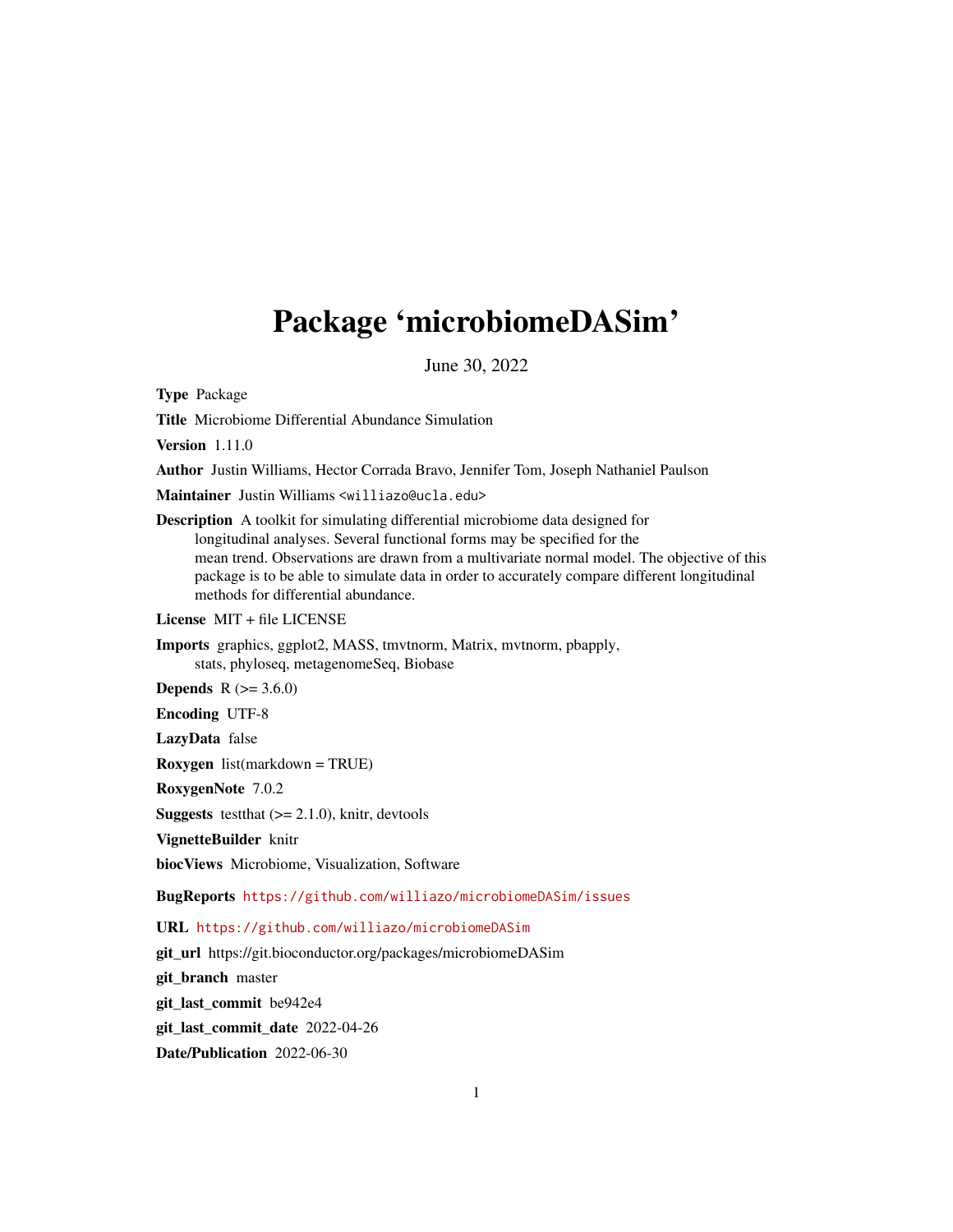## <span id="page-1-0"></span>R topics documented:

| Index |  | 19 |
|-------|--|----|

form\_beta\_check *Beta Specification Check*

#### Description

Function for checking that the appopriate beta parameters are specified for each of the mean trend specifications

#### Usage

form\_beta\_check(form, beta, IP, timepoints)

#### Arguments

| form       | character value specifying the type of time trend. Options include 'linear',<br>'quadratic', 'cubic', 'M', 'W', 'L_up', and 'L_down'. |
|------------|---------------------------------------------------------------------------------------------------------------------------------------|
| beta       | vector specifying the appropriate parameters for functional trend. See details of<br>mean_trend for explanation for each form         |
| IΡ         | vector specifying the inflection points. See details of mean_trend for explana-<br>tion for each form                                 |
| timepoints | numeric vector specifying the points to fit the functional trend.<br>@keywords internal                                               |

#### Value

Nothing returned unless an error is returned.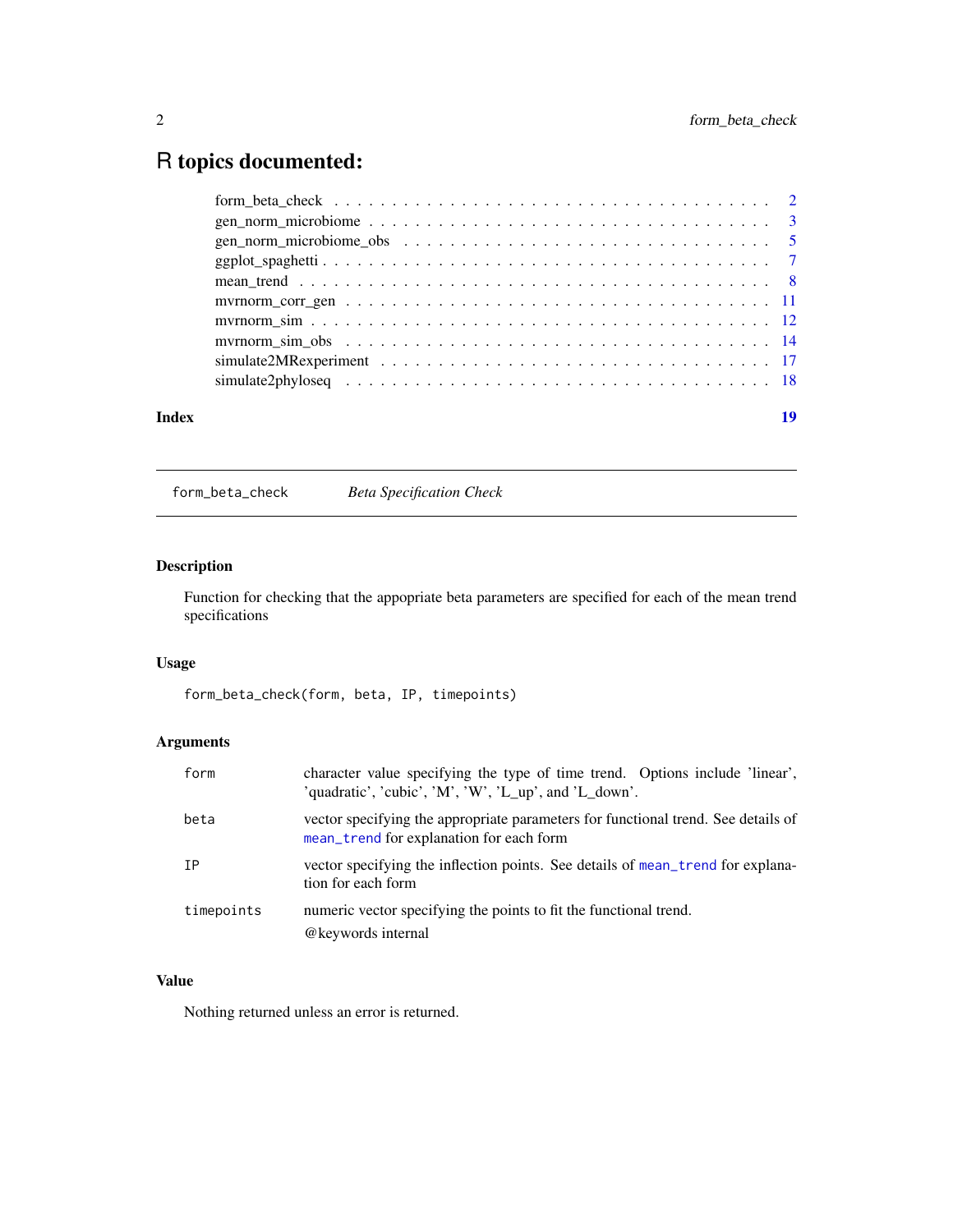<span id="page-2-1"></span><span id="page-2-0"></span>gen\_norm\_microbiome *Generate Longitduinal Differential Abundance from Multivariate Normal*

#### Description

Generate Longitduinal Differential Abundance from Multivariate Normal

#### Usage

```
gen_norm_microbiome(
  features = 10,
  diff_abun_features = 5,
 n_control,
 n_treat,
  control_mean,
  sigma,
  num_timepoints,
  t_interval,
  rho,
  corr\_str = c("ar1", "compound", "ind"),func_form = c("linear", "quadratic", "cubic", "M", "W", "L_up", "L_down"),
 beta,
  IP = NULL,missing_pct,
 missing_per_subject,
 miss_val = NA,
  dis_plot = FALSE,
 plot_trend = FALSE,
  zero_trunc = TRUE,
  asynch_time = FALSE
\lambda
```
#### Arguments

| features           | numeric value specifying the number of features/microbes to simulate. Default                                                                |
|--------------------|----------------------------------------------------------------------------------------------------------------------------------------------|
|                    | is $10$ .                                                                                                                                    |
| diff_abun_features |                                                                                                                                              |
|                    | numeric value specifying the number of differentially abundant features. Default                                                             |
|                    | is $5$ .                                                                                                                                     |
| n_control          | integer value specifying the number of control individuals                                                                                   |
| n_treat            | integer value specifying the number of treated individuals                                                                                   |
| control_mean       | numeric value specifying the mean value for control subjects. all control sub-<br>jects are assummed to have the same population mean value. |
| sigma              | numeric value specifying the global population standard deviation for both con-<br>trol and treated individuals.                             |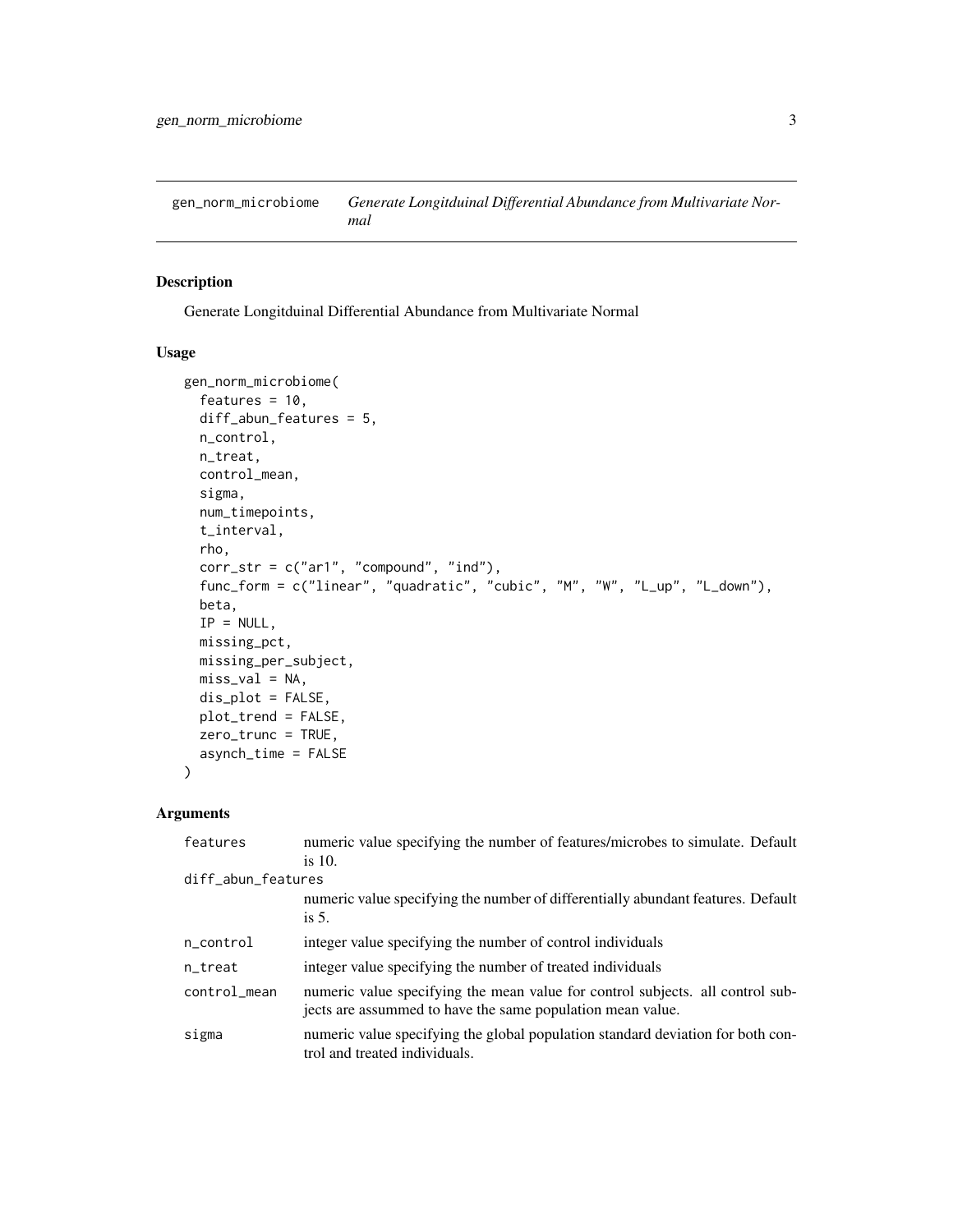<span id="page-3-0"></span>

|                     | num_timepoints integer value specifying the number of timepoints per subject.                                                                                                                                                                    |
|---------------------|--------------------------------------------------------------------------------------------------------------------------------------------------------------------------------------------------------------------------------------------------|
| t_interval          | numeric vector of length two specifying the interval of time from which to draw<br>observatoins $[t_1, t_q]$ . Assumed to be equally spaced over the interval unless<br>asynch_time is set to TRUE.                                              |
| rho                 | value for the correlation parameter. must be between $[0, 1]$ . see myrnorm_corr_gen<br>for details.                                                                                                                                             |
| corr_str            | correlation structure selected. see myrnorm_corr_gen for details.                                                                                                                                                                                |
| func_form           | character value specifying the functional form for the longitduinal mean trend.<br>see mean trend for details.                                                                                                                                   |
| beta                | vector value specifying the parameters for the differential abundance function.<br>see mean_trend for details.                                                                                                                                   |
| <b>IP</b>           | vector specifying any inflection points. depends on the type of functional form<br>specified. see mean_trend for details. by default this is set to NULL.                                                                                        |
| missing_pct         | numeric value that must be between $[0, 1]$ that specifies what percentage of the<br>individuals will have missing values.                                                                                                                       |
| missing_per_subject |                                                                                                                                                                                                                                                  |
|                     | integer value specifying how many observations per subject should be dropped.<br>note that we assume that all individuals must have baseline value, meaning that<br>the maximum number of missing_per_subject is equal to num_timepoints -<br>1. |
| miss_val            | value used to induce missingness from the simulated data. by default missing<br>values are assummed to be NA but other common choices include 0.                                                                                                 |
| dis_plot            | logical argument on whether to plot the simulated data or not. by default plotting<br>is turned off.                                                                                                                                             |
| plot_trend          | specifies whether to plot the true mean trend. see mean_trend for details.                                                                                                                                                                       |
| zero_trunc          | logical indicator designating whether simulated outcomes should be zero trun-<br>cated. default is set to TRUE                                                                                                                                   |
| asynch_time         | logical indicator designed to randomly sample timepoints over a specified inter-<br>val if set to TRUE. default is FALSE.                                                                                                                        |

#### Value

This function returns a list with the following objects

Y The full simulated feature sample matrix where each row represent a feature and each column a sample. Note that the differential and non-differential bugs are marked by row.names

```
gen_norm_microbiome(features = 5, diff_abun_features = 2,
                n_{\text{control}} = 10, n_{\text{t}} = 10, \text{control}_{\text{mean}} = 8, sigma = 1,
                num_timepoints = 5, t_interval=c(0, 4), rho = 0.8,
                corr\_str = "compound", func\_form = "linear", beta = c(0, 1),missing_pct = 0.3, missing_per_subject = 2)
```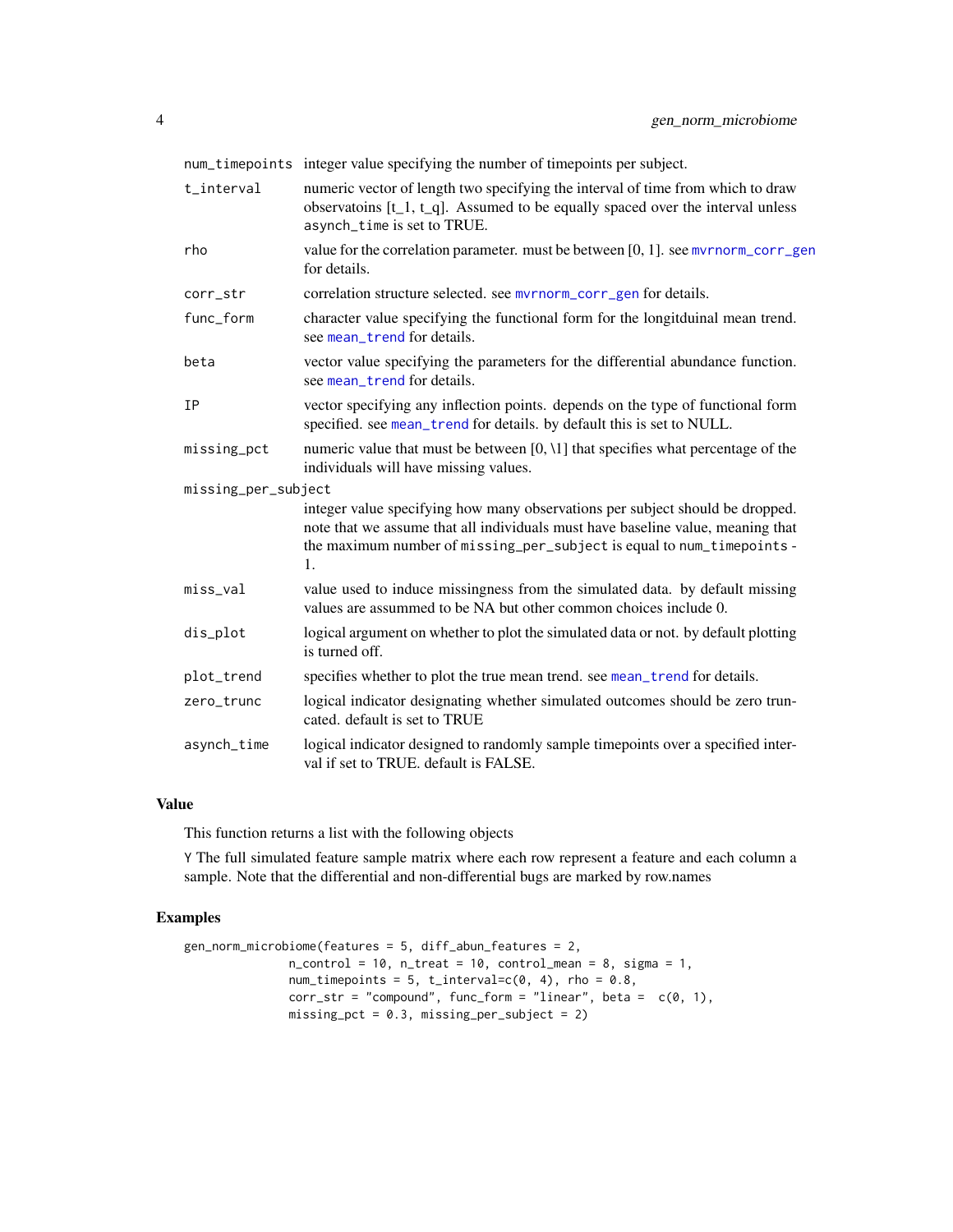<span id="page-4-1"></span><span id="page-4-0"></span>gen\_norm\_microbiome\_obs

*Generate Longitduinal Differential Abundance from Multivariate Normal with Observed Data*

#### Description

Generate Longitduinal Differential Abundance from Multivariate Normal with Observed Data

#### Usage

```
gen_norm_microbiome_obs(
  features = 10,
 diff_abun_features = 5,
  id,
  time,
  group,
  ref,
  control_mean,
  sigma,
  rho,
  corr_str = c("ar1", "compound", "ind"),
  func_form = c("linear", "quadratic", "cubic", "M", "W", "L_up", "L_down"),
 beta,
  IP = NULL,dis_plot = FALSE,
 plot_trend = FALSE,
 zero_trunc = TRUE
)
```
#### Arguments

| features           | numeric value specifying the number of features/microbes to simulate. Default                                                                |
|--------------------|----------------------------------------------------------------------------------------------------------------------------------------------|
|                    | is $10$ .                                                                                                                                    |
| diff_abun_features |                                                                                                                                              |
|                    | numeric value specifying the number of differentially abundant features. Default                                                             |
|                    | is $5$ .                                                                                                                                     |
| id                 | vector of length N that identifies repeated measurements for each unit                                                                       |
| time               | vector of length N that determines when values will be sampled for each unit                                                                 |
| group              | factor vector with two levels indicating the group assignment for each respective<br>id                                                      |
| ref                | character value identifying which group value to treat as control and which value<br>to treat as treatment                                   |
| control_mean       | numeric value specifying the mean value for control subjects. all control sub-<br>jects are assummed to have the same population mean value. |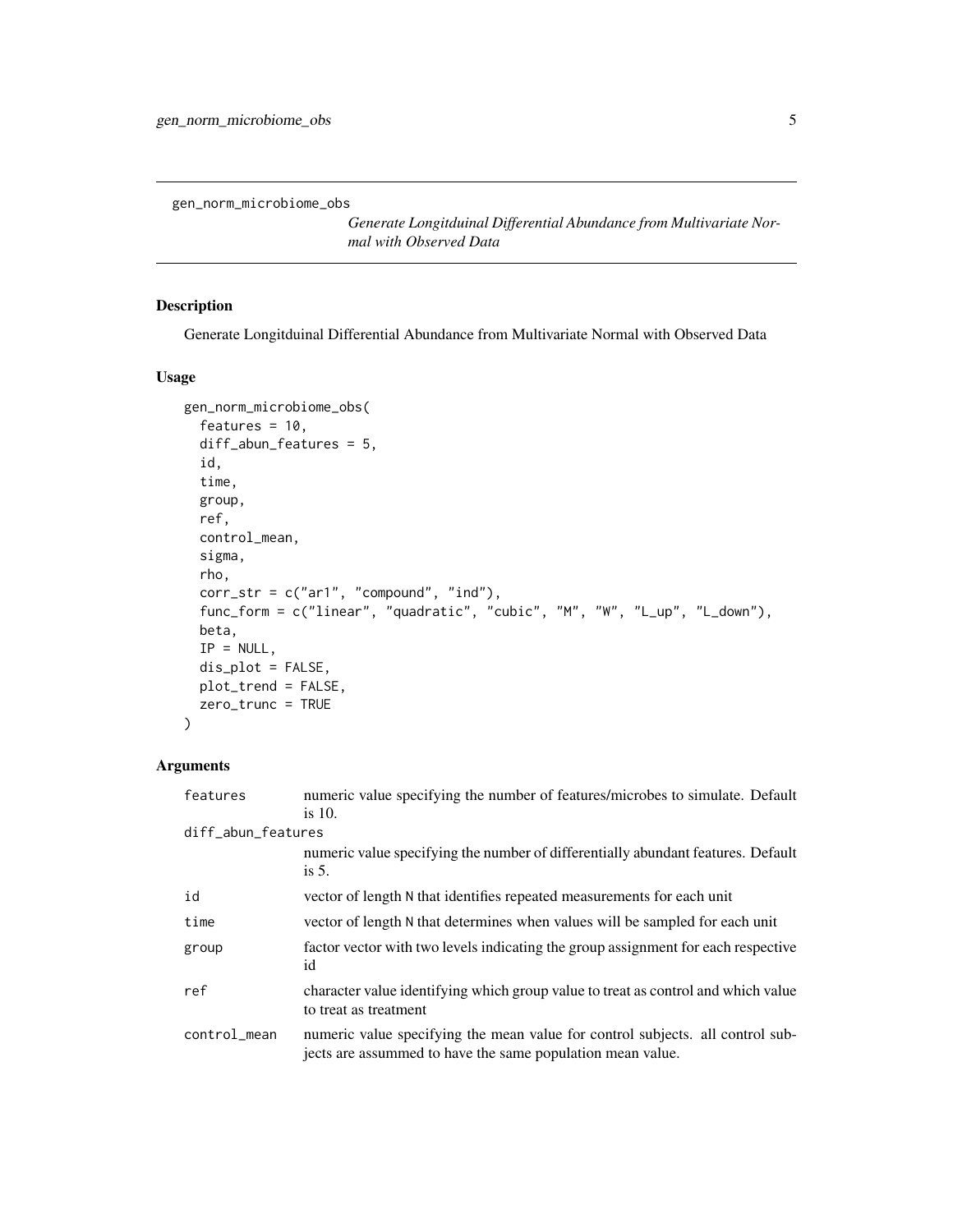<span id="page-5-0"></span>

| sigma      | numeric value specifying the global population standard deviation for both con-<br>trol and treated individuals.                                          |
|------------|-----------------------------------------------------------------------------------------------------------------------------------------------------------|
| rho        | value for the correlation parameter. must be between $[0, 1]$ . see myrnorm_corr_gen<br>for details.                                                      |
| corr_str   | correlation structure selected, see myrnorm_corr_gen for details.                                                                                         |
| func_form  | character value specifying the functional form for the longitduinal mean trend.<br>see mean_trend for details.                                            |
| beta       | vector value specifying the parameters for the differential abundance function.<br>see mean_trend for details.                                            |
| IΡ         | vector specifying any inflection points. depends on the type of functional form<br>specified. see mean_trend for details. by default this is set to NULL. |
| dis_plot   | logical argument on whether to plot the simulated data or not. by default plotting<br>is turned off.                                                      |
| plot_trend | specifies whether to plot the true mean trend. see mean_trend for details.                                                                                |
| zero_trunc | logical indicator designating whether simulated outcomes should be zero trun-<br>cated. default is set to TRUE                                            |

#### Value

This function returns a list with the following objects

Y The full simulated feature sample matrix where each row represent a feature and each column a sample. Note that the differential and non-differential bugs are marked by row.names

```
set.seed(011520)
id_list <- lapply(seq_len(60), function(i){
obs <- sample(5:10, size=1)
id_{rep} \leftarrow rep(i, obs)})
time_interval \leq c(0, 10)
time_list <- lapply(id_list, function(x){
time_len <- length(x)
times <- runif(time_len, min=time_interval[1], max=time_interval[2])
times <- times[order(times)]
})
group_list <- lapply(id_list, function(x){
group_len <- length(x)
tx_ind <- sample(seq_len(2), 1)
tx_group <- ifelse(tx_ind==1, "Control", "Treatment")
groups <- rep(tx_group, group_len)
})
id <- unlist(id_list)
group <- factor(unlist(group_list), levels = c("Control", "Treatment"))
time <- unlist(time_list)
```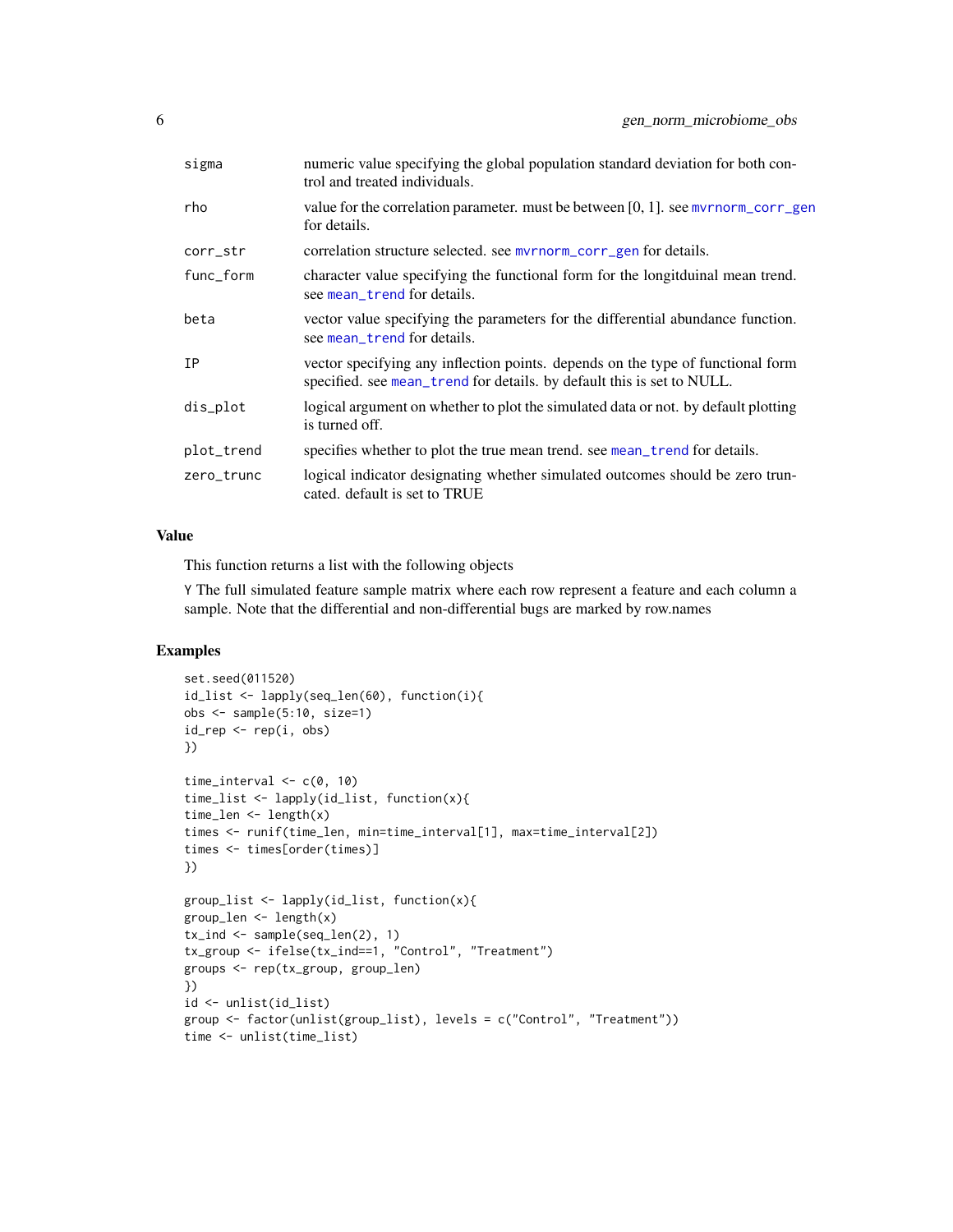#### <span id="page-6-0"></span>ggplot\_spaghetti 7

```
# control times
ct <- unlist(lapply(unique(id[group=="Control"]), function(x){
length(id[id==x])
}))
tt <- unlist(lapply(unique(id[group=="Treatment"]), function(x){
length(id[id==x])
}))
mean(ct)
mean(tt)
gen_norm_microbiome_obs(features=4, diff_abun_features=2,
id=id, time=time, group=group, ref="Control", control_mean=2,
               sigma=1, rho=0.7, corr_str="compound", func_form="L_up",
               beta=1, IP=5, zero_trunc=TRUE)
```
ggplot\_spaghetti *Spaghetti Plots using* ggplot2

#### Description

This function allows the user to create spaghetti plots for individuals with time varying covariates. You can also break this down into subgroups to analyze different trentds.

#### Usage

```
ggplot_spaghetti(
  y,
  id,
  time,
  alpha = 0.2,
  method = "loess",
  \text{jit} = \emptyset,group = NULL
)
```
#### Arguments

| У      | This is the y-axis parameter to specify. Generally it is a continuous variable.                                                                                 |
|--------|-----------------------------------------------------------------------------------------------------------------------------------------------------------------|
| id     | This is the id parameter that identifies the unique individuals or units.                                                                                       |
| time   | This is the time vector and must be numeric.                                                                                                                    |
| alpha  | Scalar value between $[0,1]$ that specifies the transparencey of the lineplots.                                                                                 |
| method | Character value that specifies which type of method to use for fitting. Optional<br>methods come from geom_smooth function.                                     |
| jit    | Scalar value that specifies how much you want to jitter each individual observa-<br>tion. Useful if many of the values share the same y values at a time point. |
| group  | Specifies a grouping variable to be used, and will plot it by color on one single<br>plot.                                                                      |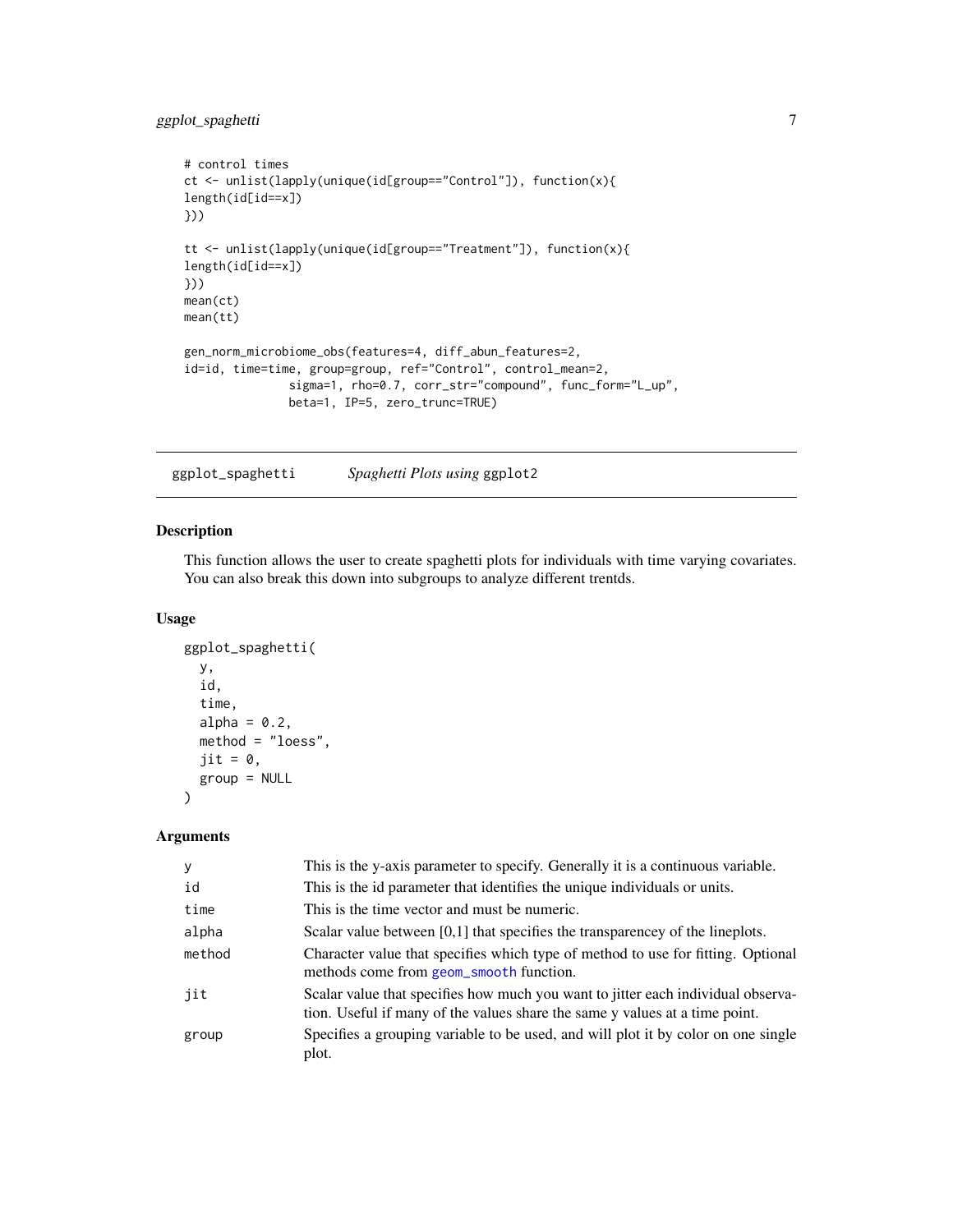#### <span id="page-7-0"></span>Details

Note that the data must be in long format.

#### Value

Plots a time series data by each individual/unit with group trends overlayed.

#### Examples

```
library(ggplot2)
num_subjects_per_group <- 15
sim_obj <- mvrnorm_sim(n_control=num_subjects_per_group,
                       n_treat=num_subjects_per_group,
                       control_mean=5, sigma=1, num_timepoints=5,
                       t_interval = c(0, 4),
                       rho=0.95, corr_str='ar1', func_form='linear',
                       beta=c(0, 0.25),
                       missing_pct=0.6, missing_per_subject=2)
with(sim_obj$df, suppressWarnings(ggplot_spaghetti(y=Y_obs, id=ID, time=time,
                                                  jit=0.1, group=group)))+
  labs(title="Simulated Microbiome Data from Multivariate Normal",
       y="Normalized Reads", x="Time") +
  scale_linetype_manual(values=c("solid","dashed"), name="Group") +
  scale_color_manual(values=c("#F8766D", "#00BFC4"), name="Group")
```
<span id="page-7-1"></span>mean\_trend *Function for Generating Various Longitudinal Mean Trends*

#### Description

In order to investigate different functional forms of longitudinal differential abundance we allow the mean time trend to take a variety of forms. These functional forms include linear, quadratic, cubic, M, W, L\_up, or L\_down. For each form the direction/concavity/fold change can be specified using the beta parameter.

#### Usage

```
mean_trend(
  timepoints,
  form = c("linear", "quadratic", "cubic", "M", "W", "L_up", "L_down"),
 beta,
 IP = NULL,plot_trend = FALSE
)
```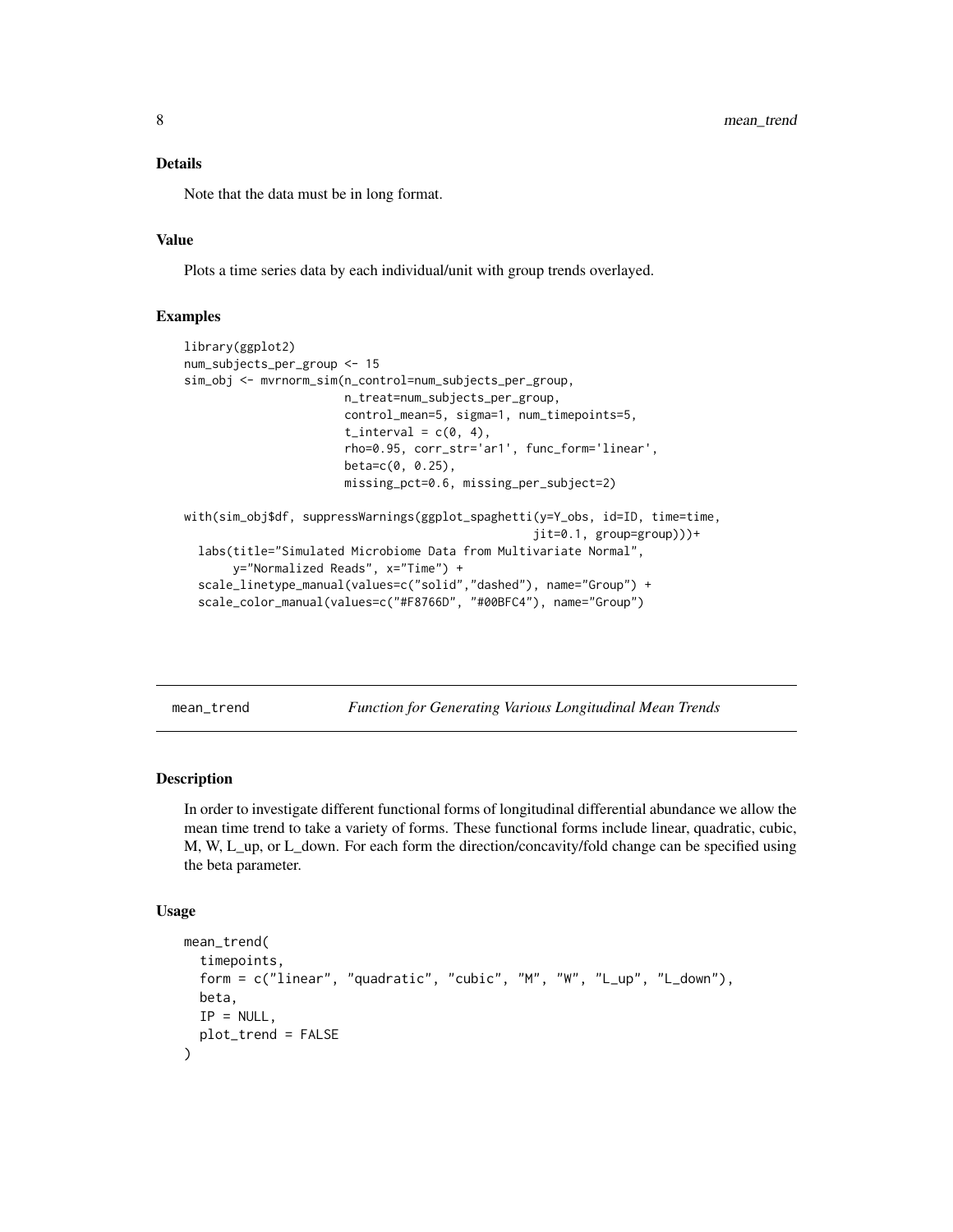#### mean\_trend 9

#### Arguments

| timepoints | numeric vector specifying the points to fit the functional trend.                                                                                                                                                                                 |
|------------|---------------------------------------------------------------------------------------------------------------------------------------------------------------------------------------------------------------------------------------------------|
| form       | character value specifying the type of time trend. Options include 'linear',<br>'quadratic', 'cubic', 'M', 'W', 'L_up', and 'L_down'.                                                                                                             |
| beta       | vector specifying the appropriate parameters for the equation. In the case of<br>linear', beta should be a two-dimensional vector specifying the intercept and<br>slope. See details for the further explanation of the beta value for each form. |
| <b>TP</b>  | vector specifying the inflection points where changes occur for functional forms<br>M, W, and L trends.                                                                                                                                           |
| plot_trend | logical value indicating whether a plot should be produced for the time trend.<br>By default this is set to TRUE.                                                                                                                                 |

#### Details

Linear Form Notes:

$$
f(x) = \beta_0 + \beta_1 x + \beta_2 x^2
$$

• Sign of  $\beta_1$  determines whether the trend is increasing (+) or decreasing (-)

Quadratic Form Notes:

$$
f(x) = \beta_0 + \beta_1 x + \beta_2 x^2
$$

- Critical point for quadratic function occurs at the point  $\frac{-\beta_1}{2\beta_2}$
- $\beta_2$  determines whether the quadratic is concave up (+) or concave down (-)

Cubic Form Notes:

$$
f(x) = \beta_0 + \beta_1 x + \beta_2 x^2 + \beta_3 x^3
$$

- Point of Inflection for cubic function occurs  $\frac{-\beta_2}{(3\beta_3)}$
- Critical points for cubic function occur at  $\frac{-\beta_2 \pm \beta_3}{\beta_4}$  $\sqrt{\beta_2^2 - 3\beta_1\beta_3}$  $3\beta_3$
- Can generate piecewise linear trends, i.e. 'V' form, by placing either one of the IP points outside of the timepoints specified

M/W Form Notes:

- Must specify beta as  $(\beta_0, \beta_1)$  and IP as  $(IP_1, IP_2, IP_3)$
- This form should be specified with an initial intercept,  $\beta_0$ , and slope,  $\beta_1$ , that will connect to the first point of change (IP) specified.
- Subsequent slopes are constructed such that the mean value at the second IP value and final timepoint are 0
- The mean value at the third IP is set to be equal to the calculcated mean value at the first IP based on the specified intercept and slope.
- $\beta_0$ =intercept, i.e. timepoint when y=0
- $\beta_1$ =slope between  $\beta_0$  and  $IP_1$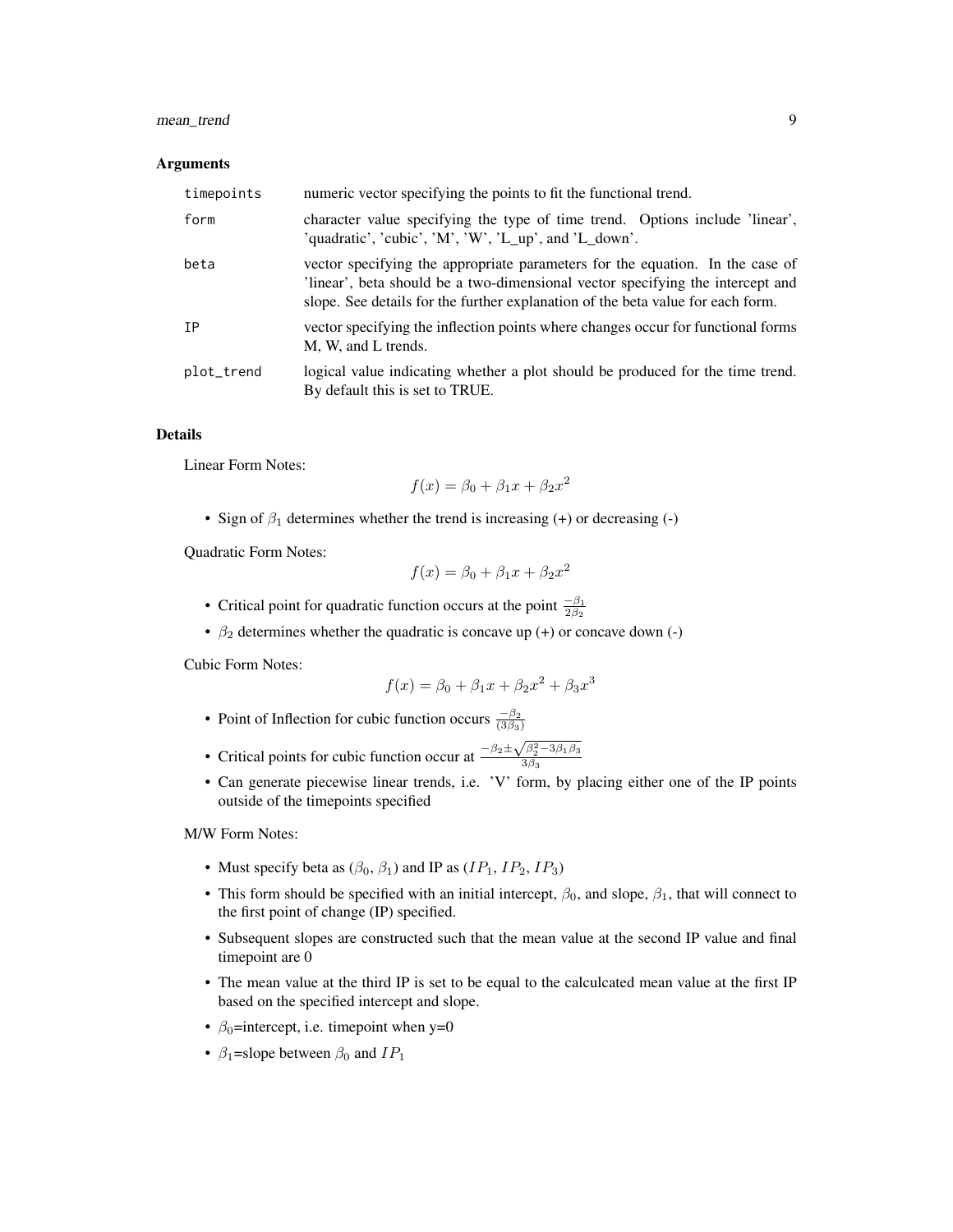#### L\_up Form Notes:

The structure of this form assumes that there is no trend from  $t_1$  to  $IP_1$ . Then at the point of change specified,  $IP_1$ , there occurs a linearly increasing trend with slope equal to  $\beta_{slope}$  up to the last specified timepoint  $t_q$ .

- Must specify beta as  $(\beta_{slope})$ , and must be positive
- Specify a single point of change (IP) variable where positive trend will start
- IP must be between  $[t_1, t_q]$

L\_down Form Notes:

Similarily, the L\_down form assumes that there are two region within the range of timepoints. The first region is a decreasing trend and the second region has no trend. The decreasing trend must start with a Y intercept greater than zero, and the slope must be specified as negative. There is one point of change (IP), but this is calculated automatically based on the values of the Y intercept and slope provided, IP= $-\beta_{yintercept}/\beta_{slope}$ .

- Must specify beta as  $(\beta_{yintercept}, \beta_{slope})$  where  $\beta_{yintercept} > 0$  and  $\beta_{slope} < 0$
- IP variable should be specified as NULL, if value is provided it will be ignored.

#### Value

This function returns a list of the following

form - character value repeating the form selected

trend - data.frame with the variables mu representing the estimated mean value at timepoints used for fitting the trend

beta - returning the numeric vector used to fit the functional form

```
#Quadratic Form
mean_trend(timepoints=seq(0, 6, length.out=20),
               form='quadratic', beta=1/4 * c(-1, 3, -0.5), plot_trend=TRUE)
#M Form
mean_trend(timepoints=seq(0, 10,length.out=100), form='M',
               beta = c(0, 5), IP=10 * c(1/4, 2/4, 3/4), plot_trend=TRUE)
#in this case the IP points are selected so that peaks are evenly
#distributed but this does not have to be true in general
#L_up Form
mean_trend(timepoints=seq(0, 10, length.out=100), form='L_up',
           beta=1, IP=5, plot_trend=TRUE)
#L_down Form
mean_trend(timepoints=seq(0, 10,length.out=100), form='L_down',
           beta=c(4, -0.5), IP=NULL, plot_trend=TRUE)
```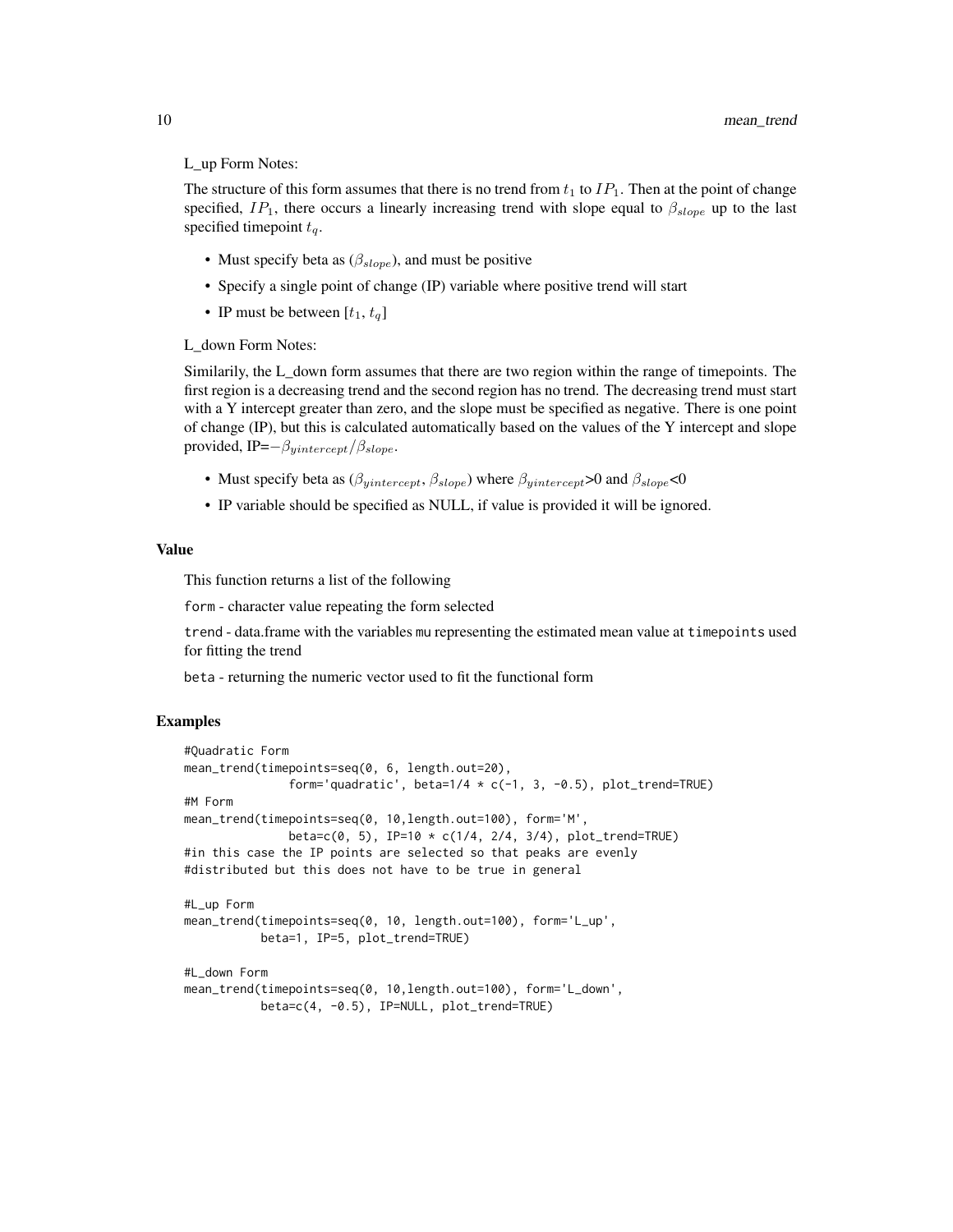<span id="page-10-1"></span><span id="page-10-0"></span>mvrnorm\_corr\_gen *Generate Multivariate Random Normal Longitudinal Data*

#### Description

For this methodology we assume that we draw a set of n independent each with  $q_i$  observations.

#### Usage

```
mvrnorm_corr_gen(
 n,
 obs,
  t,
  mu,
  sigma,
  rho,
 corr\_str = c("ar1", "compound", "ind"),zero_trunc = TRUE
)
```
#### Arguments

| n          | integer scalar representing the total number of individuals                                                                                                                                                                                                                                                |
|------------|------------------------------------------------------------------------------------------------------------------------------------------------------------------------------------------------------------------------------------------------------------------------------------------------------------|
| obs        | vector of length n specifying the number of observations per indivdiual.                                                                                                                                                                                                                                   |
| t          | vector corresponding to the time points for each individual.                                                                                                                                                                                                                                               |
| mu         | vector specifying the mean value for individuals.                                                                                                                                                                                                                                                          |
| sigma      | scalar specifying the standard deviation for all observations.                                                                                                                                                                                                                                             |
| rho        | numeric scalar value between [0, 1] specifying the amount of correlation be-<br>tween, assumes that the correlation is consistent for all subjects.                                                                                                                                                        |
| corr_str   | character value specifying the correlation structure. Currently available methods<br>are $\langle \text{arl}\rangle$ , $\langle \text{compound}\rangle$ , and $\langle \text{ind}\rangle$ which correspond to first-order autoregres-<br>sive, compound or equicorrelation, and independence respecitvely. |
| zero_trunc | logical value to specifying whether the generating distribution should come from<br>a multivariate zero truncated normal or an untruncated multivariate normal. by<br>default we assume that zero truncation occurs since this is assummed in our<br>microbiome setting.                                   |

#### Value

This function returns a list with the following objects:

df - data.frame object with complete outcome Y, subject ID, time, group, and outcome with missing data

Y - vector of complete outcome

Mu - vector of complete mean specifications used during simulation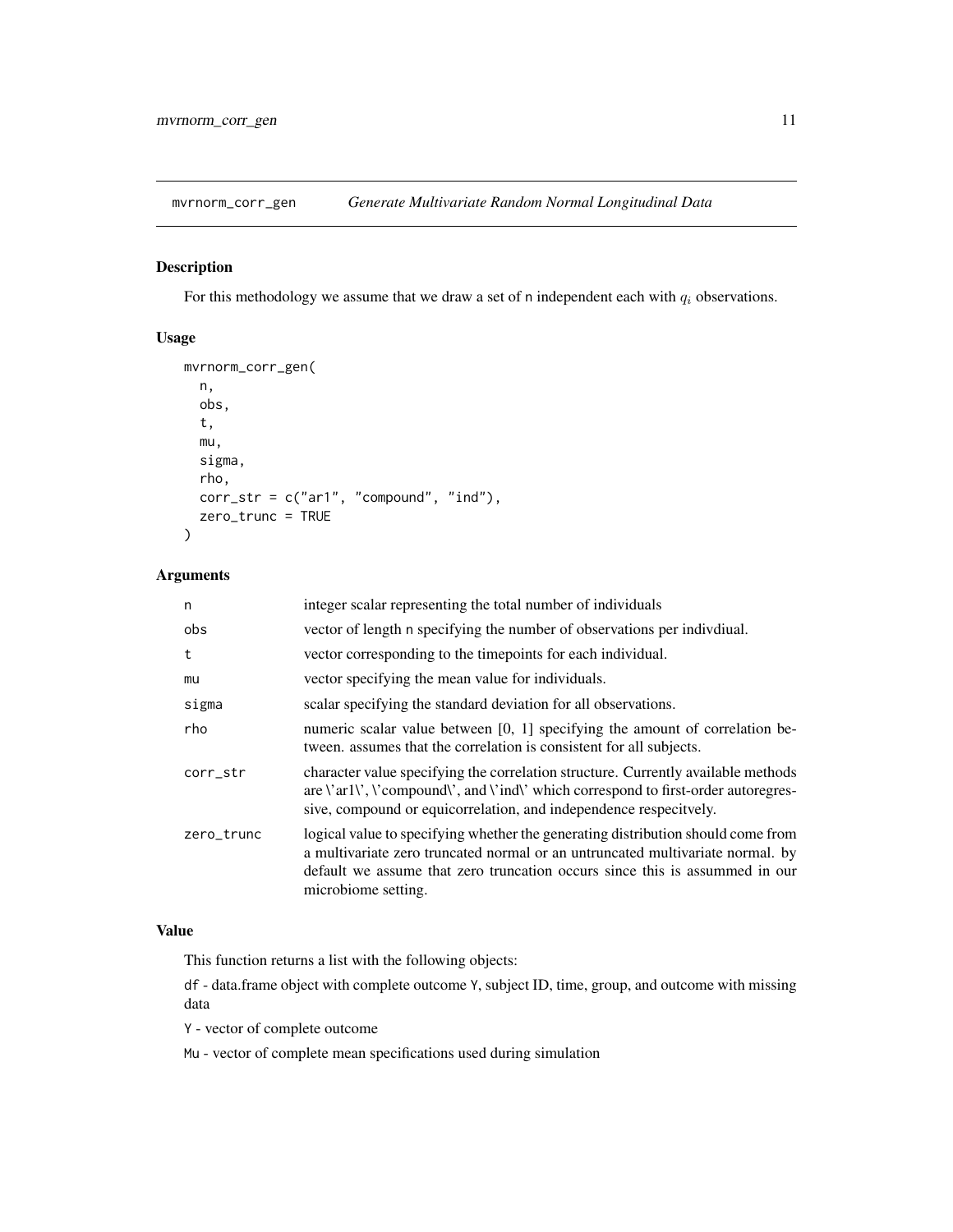<span id="page-11-0"></span>Sigma - block diagonal symmetric matrix of complete data used during simulation

N - total number of observations

#### Examples

```
size <-15reps <-4N <- size*reps
mvrnorm_corr_gen(n=size, obs=rep(reps, size), t=rep(seq_len(4), size),
mu=rep(1, N), sigma=2, rho=0.9, corr_str="ar1")
```
<span id="page-11-1"></span>

| mvrnorm sim |               | Simulate Microbiome Longitudinal Data from Multivariate Random |  |  |
|-------------|---------------|----------------------------------------------------------------|--|--|
|             | <i>Normal</i> |                                                                |  |  |

#### Description

This function is used in the [gen\\_norm\\_microbiome](#page-2-1) call when the user specified the method as mvrnorm.

#### Usage

```
mvrnorm_sim(
  n_control,
  n_treat,
  control_mean,
  sigma,
  num_timepoints,
  t_interval,
  rho,
  corr\_str = c("ar1", "compound", "ind"),
  func_form = c("linear", "quadratic", "cubic", "M", "W", "L_up", "L_down"),
  beta,
  IP = NULL,missing_pct,
 missing_per_subject,
 miss\_val = NA,
  dis_plot = FALSE,
 plot_trend = FALSE,
 zero_trunc = TRUE,
  asynch_time = FALSE
)
```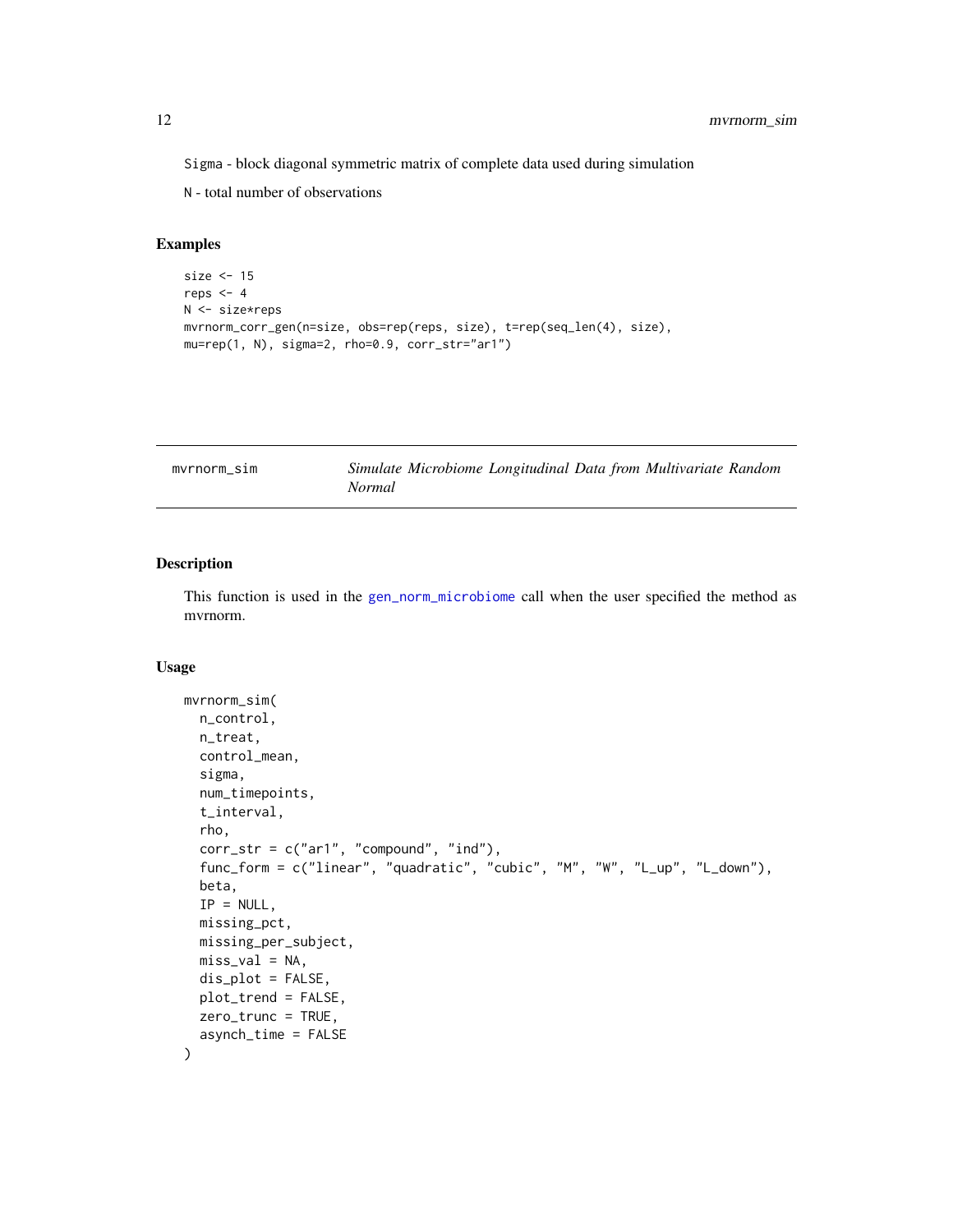#### <span id="page-12-0"></span>mvrnorm\_sim 13

### Arguments

| n_control           | integer value specifying the number of control individuals                                                                                                                                                                                       |
|---------------------|--------------------------------------------------------------------------------------------------------------------------------------------------------------------------------------------------------------------------------------------------|
| n_treat             | integer value specifying the number of treated individuals                                                                                                                                                                                       |
| control_mean        | numeric value specifying the mean value for control subjects. all control sub-<br>jects are assummed to have the same population mean value.                                                                                                     |
| sigma               | numeric value specifying the global population standard deviation for both con-<br>trol and treated individuals.                                                                                                                                 |
|                     | num_timepoints either an integer value specifying the number of timepoints per subject or a<br>vector of timepoints for each subject. If supplying a vector the lenght of the<br>vector must equal the total number of subjects.                 |
| t_interval          | numeric vector of length two specifying the interval of time from which to draw<br>observatoins $[t_1, t_q]$ . Assumed to be equally spaced over the interval unless<br>asynch_time is set to TRUE.                                              |
| rho                 | value for the correlation parameter. must be between [0, 1]. see mvrnorm_corr_gen<br>for details.                                                                                                                                                |
| corr_str            | correlation structure selected. see mvrnorm_corr_gen for details.                                                                                                                                                                                |
| func_form           | character value specifying the functional form for the longitduinal mean trend.<br>see mean_trend for details.                                                                                                                                   |
| beta                | vector value specifying the parameters for the differential abundance function.<br>see mean trend for details.                                                                                                                                   |
| IP                  | vector specifying any inflection points. depends on the type of functional form<br>specified. see mean_trend for details. by default this is set to NULL.                                                                                        |
| missing_pct         | numeric value that must be between $[0, 1]$ that specifies what percentage of the<br>individuals will have missing values.                                                                                                                       |
| missing_per_subject |                                                                                                                                                                                                                                                  |
|                     | integer value specifying how many observations per subject should be dropped.<br>note that we assume that all individuals must have baseline value, meaning that<br>the maximum number of missing_per_subject is equal to num_timepoints -<br>1. |
| miss_val            | value used to induce missingness from the simulated data. by default missing<br>values are assummed to be NA but other common choices include 0.                                                                                                 |
| dis_plot            | logical argument on whether to plot the simulated data or not. by default plotting<br>is turned off.                                                                                                                                             |
| plot_trend          | specifies whether to plot the true mean trend. see mean_trend for details.                                                                                                                                                                       |
| zero_trunc          | logical indicator designating whether simulated outcomes should be zero trun-<br>cated. default is set to TRUE                                                                                                                                   |
| asynch_time         | logical indicator designed to randomly sample timepoints over a specified inter-<br>val if set to TRUE. default is FALSE.                                                                                                                        |

#### Value

This function returns a list with the following objects: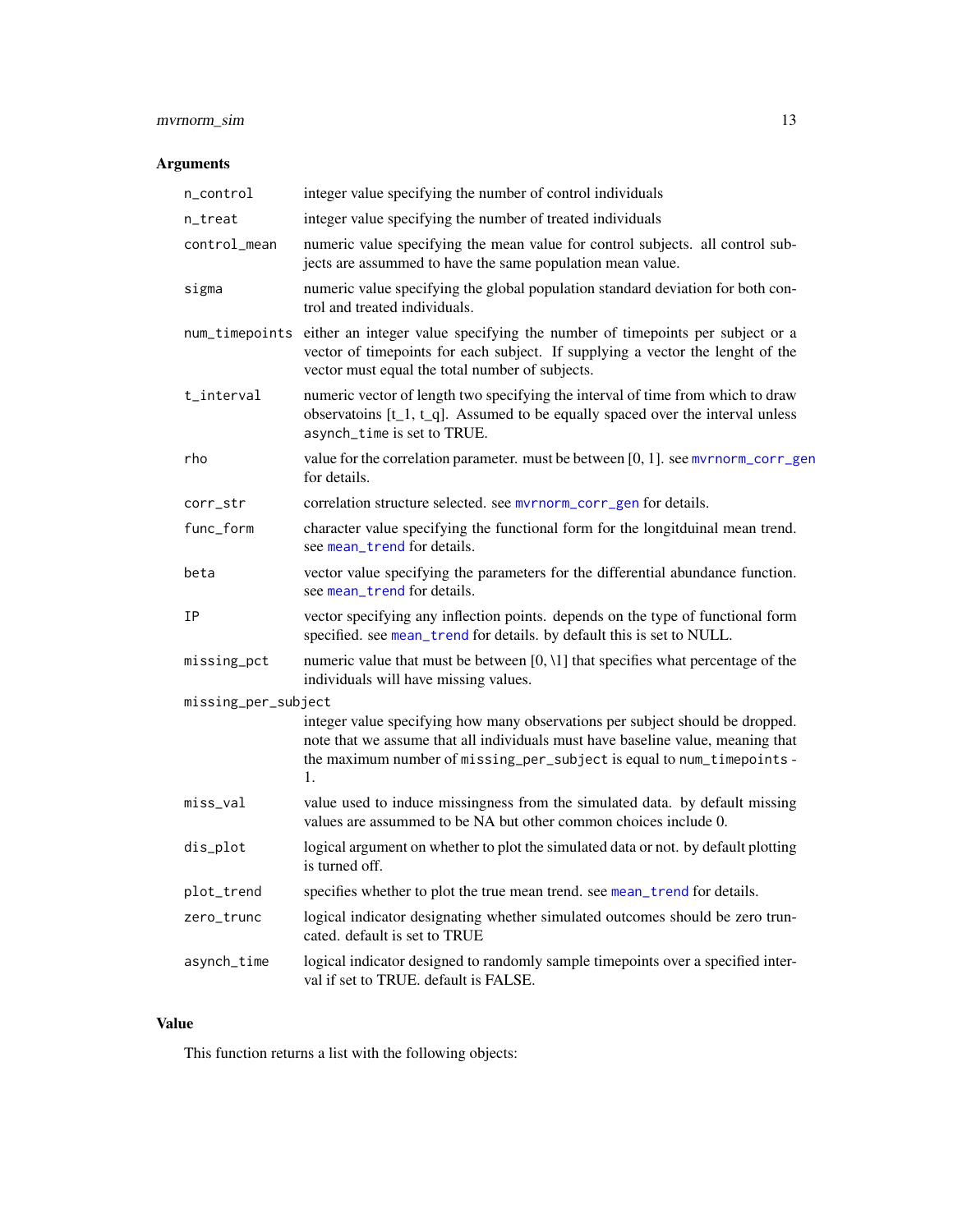<span id="page-13-0"></span>df - data.frame object with complete outcome Y, subject ID, time, group, and outcome with missing data

Y - vector of complete outcome

Mu - vector of complete mean specifications used during simulation

Sigma - block diagonal symmetric matrix of complete data used during simulation

N - total number of observations

miss\_data - data.frame object that lists which ID's and timepoints were randomly selected to induce missingness

Y\_obs - vector of outcome with induced missingness

#### Examples

```
num_subjects_per_group <- 20
sim_obj <- mvrnorm_sim(n_control=num_subjects_per_group,
                       n_treat=num_subjects_per_group,
                       control_mean=5, sigma=1, num_timepoints=5,
                       t_interval=c(0, 4), rho=0.95, corr_str='ar1',
                       func_form='linear', beta=c(0, 0.25),
                       missing_pct=0.6, missing_per_subject=2)
#checking the output
head(sim_obj$df)
#total number of observations is 2(num_subjects_per_group)(num_timeponts)
sim_obj$N
#there should be approximately 60% of the IDs with missing observations
length(unique(sim_obj$miss_data$miss_id))/length(unique(sim_obj$df$ID))
#checking the subject covariance structure
sim_obj$Sigma[seq_len(5), seq_len(5)]
```
mvrnorm\_sim\_obs *Simulate Microbiome Longitudinal Data from Multivariate Random Normal with Observed Data*

#### Description

This function is used in the [gen\\_norm\\_microbiome\\_obs](#page-4-1) call.

#### Usage

```
mvrnorm_sim_obs(
  id,
  time,
  group,
  ref,
```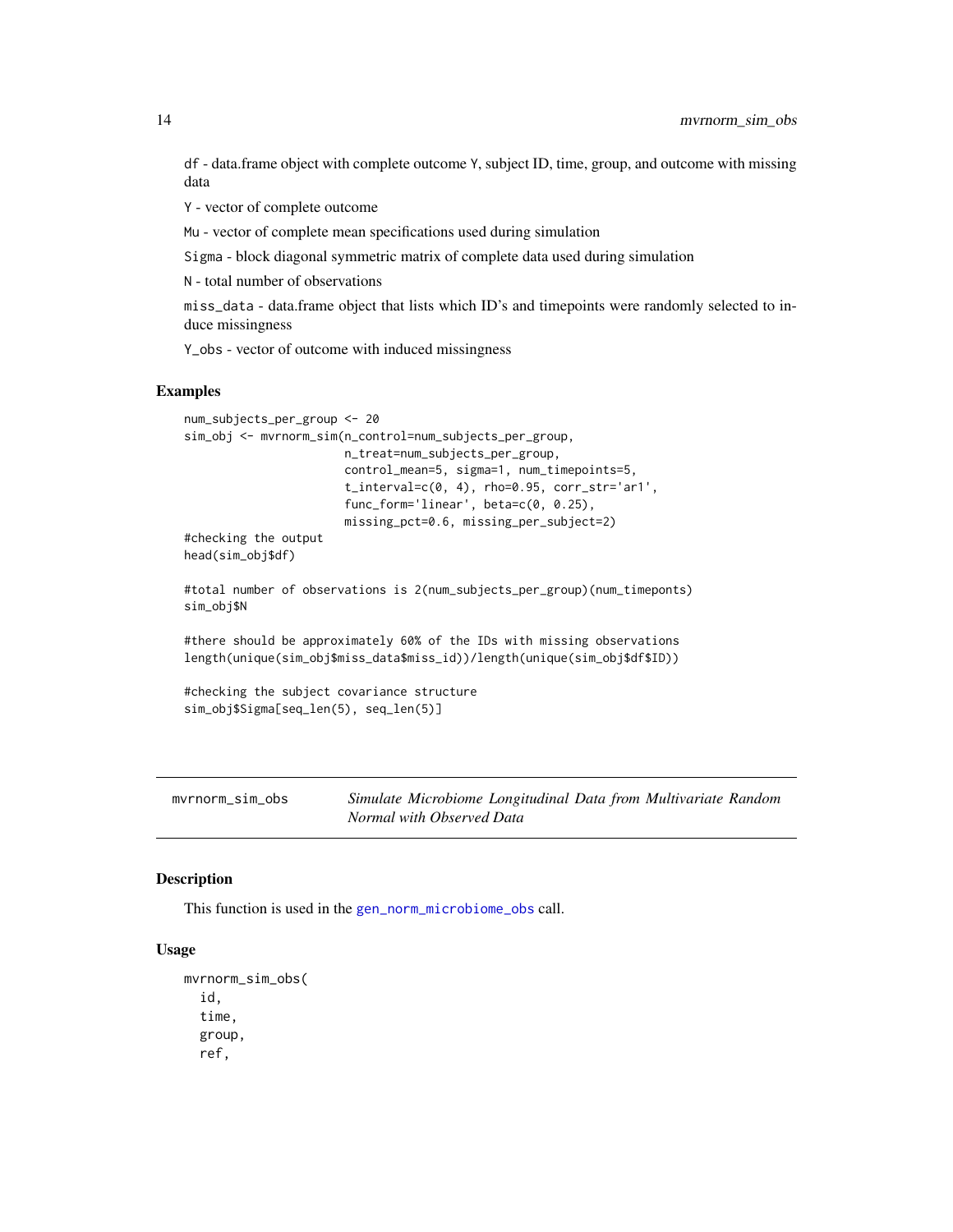#### <span id="page-14-0"></span>mvrnorm\_sim\_obs 15

```
control_mean,
 sigma,
 rho,
 corr\_str = c("ar1", "compound", "ind"),
 func_form = c("linear", "quadratic", "cubic", "M", "W", "L_up", "L_down"),
 beta,
 IP = NULL,dis_plot = FALSE,
 plot_trend = FALSE,
 zero_trunc = TRUE
\mathcal{L}
```
#### Arguments

| id           | vector of length N that identifies repeated measurements for each unit                                                                                    |
|--------------|-----------------------------------------------------------------------------------------------------------------------------------------------------------|
| time         | vector of length N that determines when values will be sampled for each unit                                                                              |
| group        | factor vector with two levels indicating the group assignment for each respective<br>id                                                                   |
| ref          | character value identifying which group value to treat as control and which value<br>to treat as treatment                                                |
| control_mean | numeric value specifying the mean value for control subjects. all control sub-<br>jects are assummed to have the same population mean value.              |
| sigma        | numeric value specifying the global population standard deviation for both con-<br>trol and treated individuals.                                          |
| rho          | value for the correlation parameter, must be between [0, 1], see myrnorm_corr_gen<br>for details.                                                         |
| corr_str     | correlation structure selected. see myrnorm_corr_gen for details.                                                                                         |
| func_form    | character value specifying the functional form for the longitduinal mean trend.<br>see mean trend for details.                                            |
| beta         | vector value specifying the parameters for the differential abundance function.<br>see mean_trend for details.                                            |
| ΙP           | vector specifying any inflection points. depends on the type of functional form<br>specified. see mean_trend for details. by default this is set to NULL. |
| dis_plot     | logical argument on whether to plot the simulated data or not. by default plotting<br>is turned off.                                                      |
| plot_trend   | specifies whether to plot the true mean trend. see mean_trend for details.                                                                                |
| zero_trunc   | logical indicator designating whether simulated outcomes should be zero trun-<br>cated. default is set to TRUE                                            |

#### Value

This function returns a list with the following objects:

df - data.frame object with complete outcome Y, subject ID, time, group, and outcome with missing data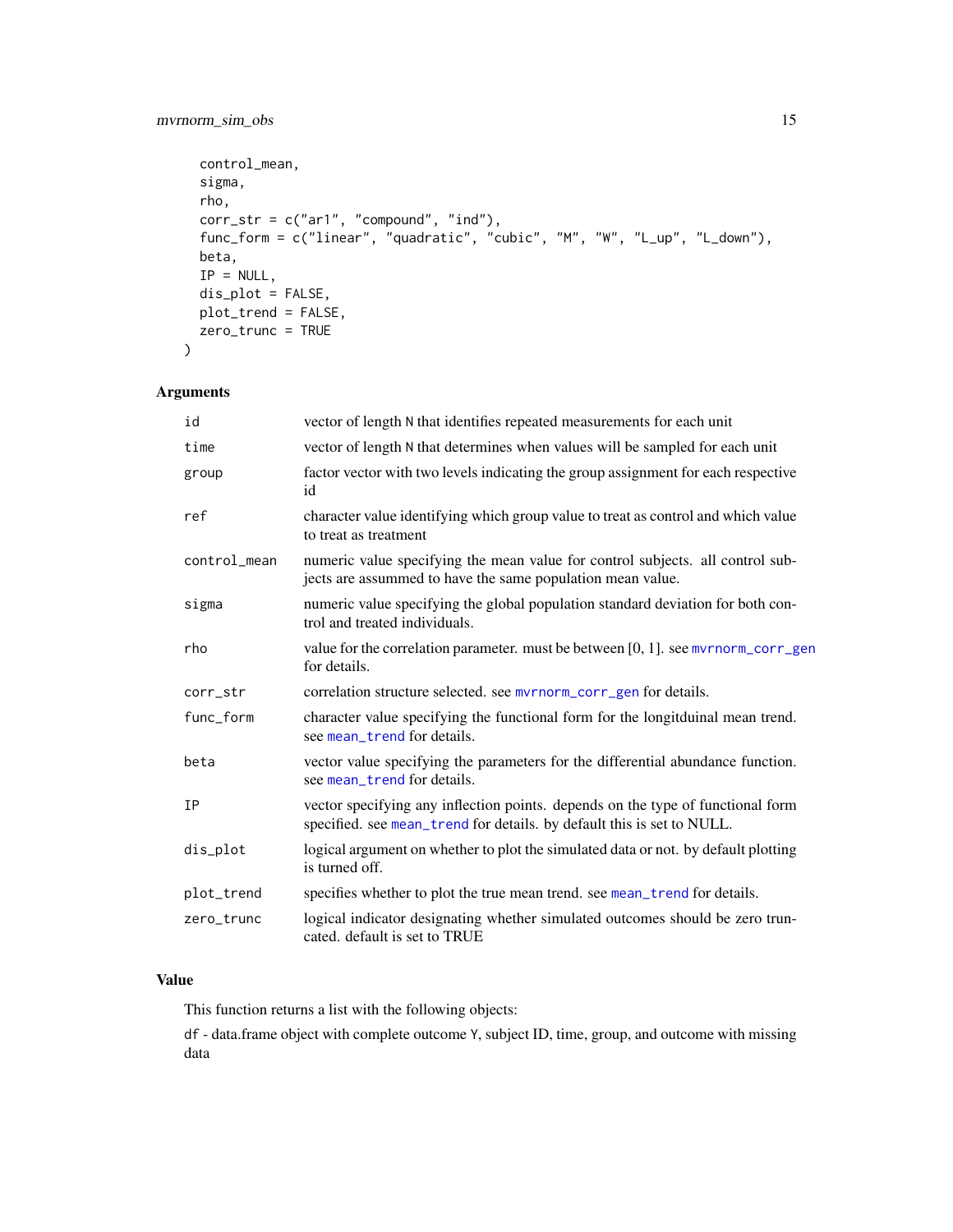Y - vector of complete outcome

Mu - vector of complete mean specifications used during simulation

Sigma - block diagonal symmetric matrix of complete data used during simulation

N - total number of observations

```
set.seed(011520)
id_list <- lapply(seq_len(30), function(i){
obs <- sample(seq_len(10), size=1)
id_{rep} \leftarrow rep(i, obs)})
time_interval \leq c(0, 10)time_list <- lapply(id_list, function(x){
time_len <- length(x)
times <- runif(time_len, min=time_interval[1], max=time_interval[2])
times <- times[order(times)]
})
group_list <- lapply(id_list, function(x){
group_len <- length(x)
tx_ind <- sample(seq_len(2), 1)
tx_group <- ifelse(tx_ind==1, "Control", "Treatment")
groups <- rep(tx_group, group_len)
})
id <- unlist(id_list)
group <- factor(unlist(group_list), levels = c("Control", "Treatment"))
time <- unlist(time_list)
# N=173 total repeated measurements
length(id)
# 15 control and 15 treated subjects
table(group[unique(id)])
# control times
ct <- unlist(lapply(unique(id[group=="Control"]), function(x){
length(id[id==x])
}))
#treatment times
tt <- unlist(lapply(unique(id[group=="Treatment"]), function(x){
length(id[id==x])
}))
# on average the treatment group has one more observation than control
mean(ct)
mean(tt)
mvrnorm_sim_obs(id=id, time=time, group=group, ref="Control", control_mean=2,
               sigma=1, rho=0.7, corr_str="compound", func_form="L_up",
```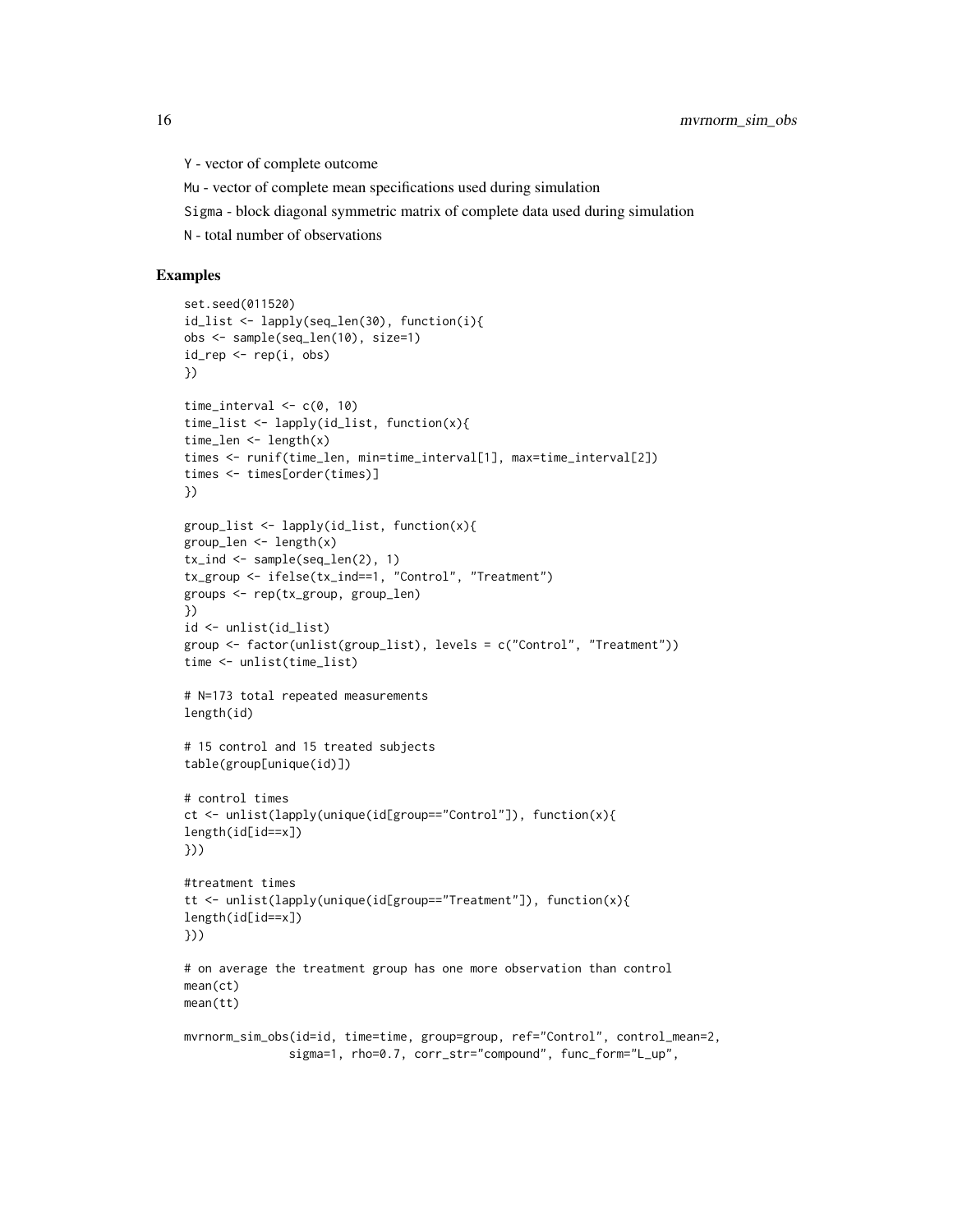<span id="page-16-0"></span>beta=1, IP=5, plot\_trend=TRUE, dis\_plot=TRUE, zero\_trunc=TRUE)

simulate2MRexperiment *Convert simulated output to MRexperiment object*

#### Description

In order to allow investigators to more easily incorporate simulated data, this package converts the raw output into an MRexperiment object used in the [metagenomeSeq](#page-0-0) package.

#### Usage

```
simulate2MRexperiment(obj, missing = FALSE)
```
#### Arguments

| obi     | output from either gen_norm_microbiome or myrnorm_sim                              |
|---------|------------------------------------------------------------------------------------|
| missing | logical indicator for objects from $mvmorm\_sim$ . If missing $= TRUE$ then create |
|         | MRexperiment object with Y_obs else use Y.                                         |

#### Value

An MRexperiment object

```
bug_gen <- gen_norm_microbiome(features=6, diff_abun_features=3,
                               n_control=30, n_treat=20, control_mean=2,
                               sigma=2, num_timepoints=4, t_interval=c(0, 3),
                               rho=0.9, corr_str="compound", func_form="M",
                               beta=c(4, 3), IP=c(2, 3.3, 6),
                               missing_pct=0.2, missing_per_subject=2,
                               miss_val=0, asynch_time=TRUE)
bug_gen_MR <- simulate2MRexperiment(bug_gen)
class(bug_gen_MR)
```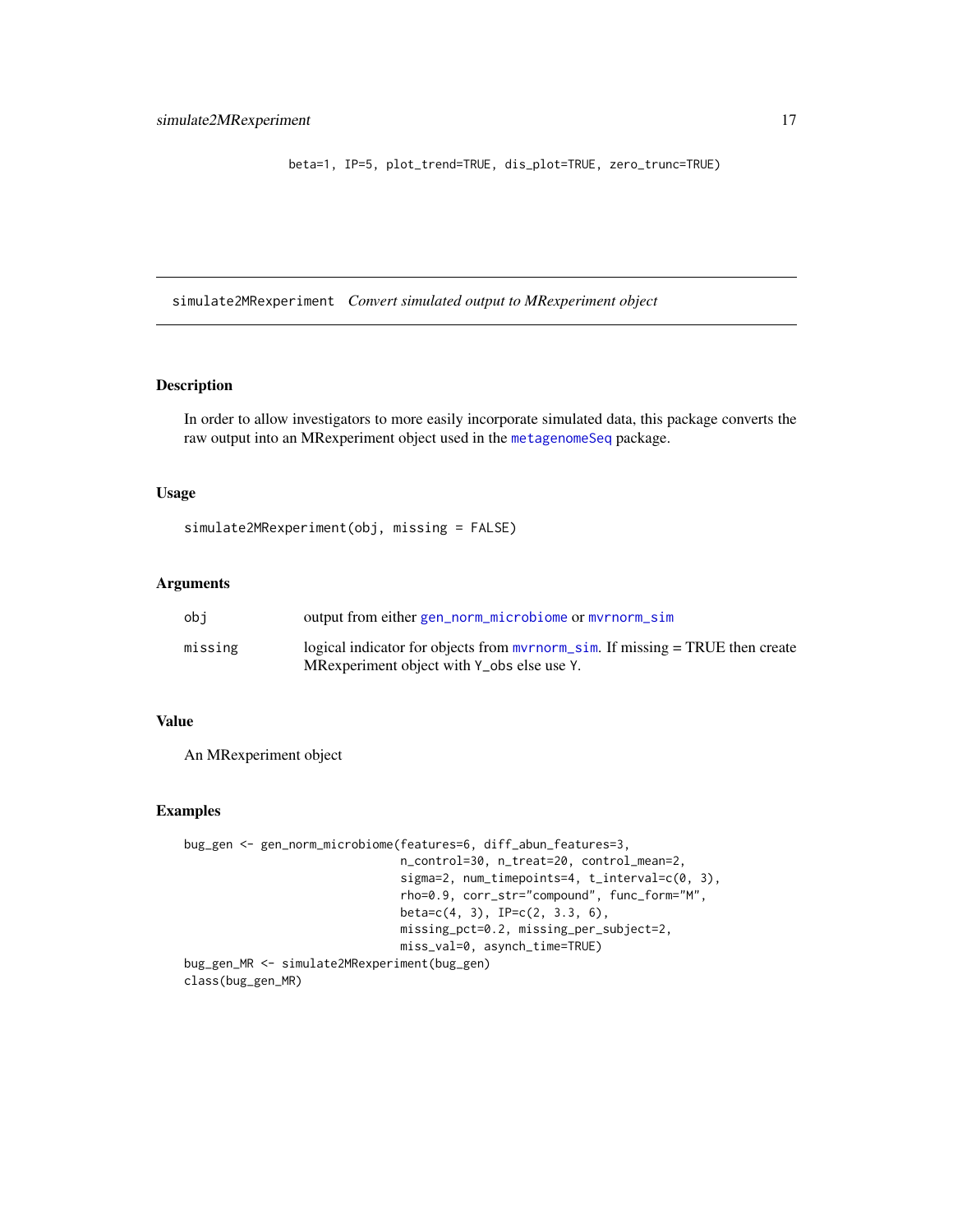<span id="page-17-0"></span>simulate2phyloseq *Convert simulated output to phyloseq object*

#### Description

This function will convert simulated data into a [phyloseq](#page-0-0) object.

#### Usage

```
simulate2phyloseq(obj, missing = FALSE)
```
#### Arguments

| obi     | output from either gen_norm_microbiome or myrnorm_sim                              |
|---------|------------------------------------------------------------------------------------|
| missing | logical indicator for objects from $mvmorm\_sim$ . If missing $= TRUE$ then create |
|         | MRexperiment object with Y_obs else use Y.                                         |

#### Value

A phyloseq object

```
bug_gen <- gen_norm_microbiome(features=6, diff_abun_features=3,
                              n_control=30, n_treat=20, control_mean=2,
                               sigma=2, num_timepoints=4, t_interval=c(0, 3),
                               rho=0.9, corr_str="compound", func_form="M",
                               beta=c(4, 3), IP=c(2, 3.3, 6),missing_pct=0.2, missing_per_subject=2,
                               miss_val=0, asynch_time=TRUE)
bug_gen_phyloseq <- simulate2MRexperiment(bug_gen)
class(bug_gen_phyloseq)
```